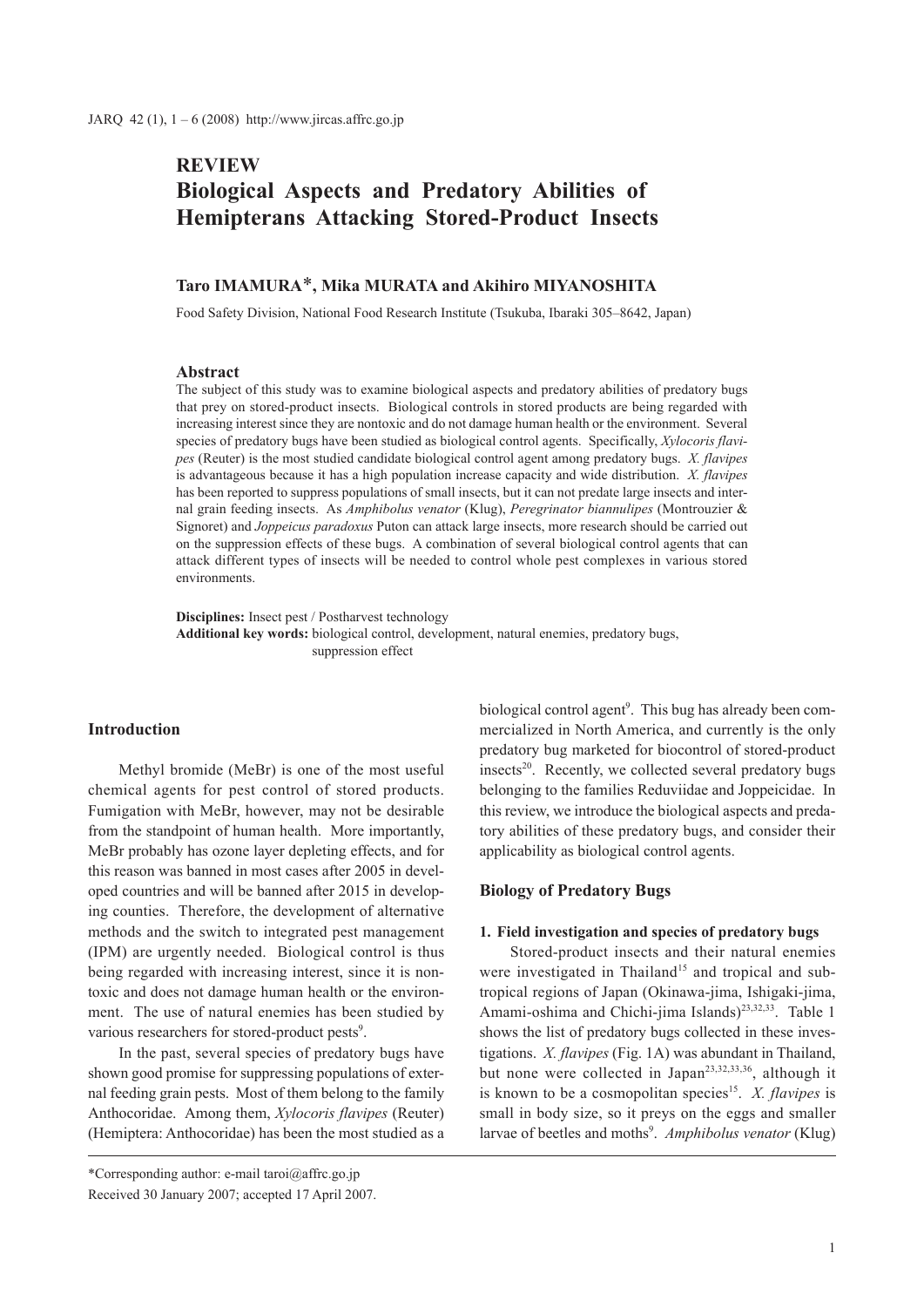#### T. Imamura, M. Murata & A. Miyanoshita

| Family<br><b>Species</b>                                 | Thailand <sup>15</sup> | Okinawa-jima <sup>33</sup> Chichi-jima <sup>32</sup> |
|----------------------------------------------------------|------------------------|------------------------------------------------------|
| Anthocoridae<br>Xylocoris flavipes (Reuter)              | $\circledcirc$         |                                                      |
| <i>Xylocoris</i> spp.                                    |                        |                                                      |
| Cardiastethus pygmaeus Poppius                           |                        |                                                      |
| Amphiareus constrictus (Stål)                            |                        |                                                      |
| Physopleurella sp.                                       |                        |                                                      |
| Dufouriellini gen. A. sp.                                |                        |                                                      |
| Dufouriellini gen. B. sp.                                |                        |                                                      |
| Reduviidae<br><i>Amphibolus venator</i> (Klug)           | O                      |                                                      |
| <i>Peregrinator biannulipes</i> (Montrouzier & Signoret) | O                      |                                                      |
| <i>Vesbius purpureus</i> (Thunberg)                      |                        |                                                      |
| Joppeicidae<br>Joppeicus paradoxus Puton                 | $\circledcirc$         |                                                      |
| Lygaeidae<br>Clerada apicicornis (Erichson)              |                        | $\triangle$                                          |
| Miridae<br>Fulvius anthocoroides (Reuter)                |                        | $\triangle$                                          |

**Table 1. Predatory bugs of stored-product insects collected in Thailand and tropical and subtropical regions of Japan**

◎: Abundant, ○: Occasionally, △: Few.

No predatory bug of stored-product insects was collected on Ishigaki-jima and Amami-oshima Islands in our investigation<sup>23,33</sup>.









**Fig. 1. Predatory bugs of stored product insects** (A): *Xylocoris flavipes* adult, about 2.1 mm long, (B): *Amphibolus venator* adult attacking *Tribolium* sp. larva, about 10 mm long, (C): *Peregrinator biannulipes* adult, about 7 mm long, (D): *Joppeicus paradoxus* adult in its habitat, about 3 mm long.

(Hemiptera: Reduviidae) (Fig. 1B) is a large bug, and was very common in rice stores in Thailand<sup>15</sup>. In Japan, it was found in rice milling facilities on Okinawa-jima Island<sup>33</sup>. *A. venator* has also been reported in North

Africa, the Middle East and Malaysia<sup>15</sup>. This bug preys on various stored-product insects<sup>14,28</sup>, and in the rice milling facilities on Okinawa-jima Island, it is a major predatory insect<sup>33</sup>. *Peregrinator biannulipes* (Montrouzier &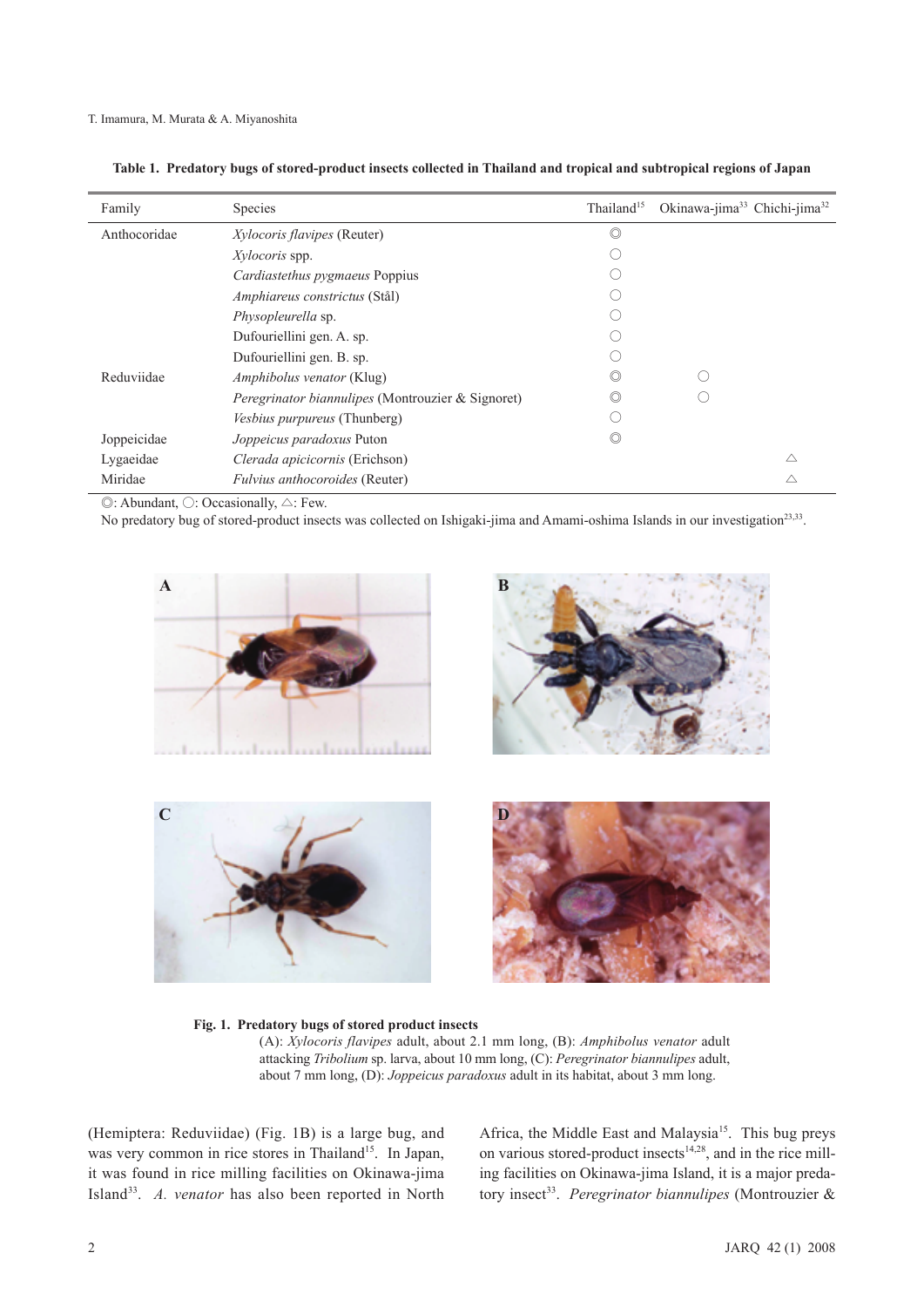Signoret) (Hemiptera: Reduviidae) (Fig. 1C) was commonly found in rice stores all over Thailand<sup>15</sup> and in a rice milling facility on Okinawa-jima Island<sup>33</sup>. This bug has been found in pantropical regions<sup>15</sup>, and is known as a predator of various stored-product pests $6,13,35$ . In Thailand and Palau, some individuals were collected from under the bark of trees<sup>34</sup>. *Joppeicus paradoxus* Puton (Hemiptera: Joppeicidae) (Fig. 1D) is the only member of the family Joppeicidae. It was collected from a bean store in northern Thailand<sup>15</sup>. *J. paradoxus* has been recorded in Egypt, Sudan, Ethiopia, and Israel, and its habitats have been reported to be sheltered situations, for example, under the bark of trees, among human and bat feces, in bat colonies, and on dusty and sandy ground<sup>31</sup>. It has also been found in warehouses and mills in Egypt<sup>1</sup>. Under laboratory conditions, *J. paradoxus* has been observed to feed on several insect species $10,31$ .

As mentioned above, these four predatory bugs (*X. flavipes*, *A. venator*, *P. biannulipes*, and *J. paradoxus*) have already been reported as predators of stored-product insects, and are widely distributed in tropical and subtropical regions. Conversely, the other predatory bugs that were collected in our investigation (Table 1) were not so common. Therefore *X. flavipes*, *A. venator*, *P. biannulipes*, and *J. paradoxus* appear promising for biological control agents.

### **2. Development times and life history parameters**

To determine the optimal rearing temperature for mass rearing and assess the suitability of the environmental conditions in the regions of the world where they are being evaluated as biological agents, information about the development times and life history parameters is needed.

Fig. 2 shows the development times of bugs known as predators of stored-product insects<sup>2-4,6,21,22,27</sup>. The development times of anthocorid bugs are generally shorter than those of reduviid bugs and *J. paradoxus*. In *Dufouriellus ater* (Dufour), *Lyctocoris campestris* (F.) (Hemiptera: Anthocoridae), *A. venator* and *P. biannulipes*, the development times decrease with increasing temperature, with the shortest development times observed at the highest temperature tested. In *X. flavipes*, the development time was the shortest at 30 and 35ºC, but immature mortality at 35ºC was greatly higher than those at  $25-30^{\circ}$ C<sup>2</sup>. It appeared that  $30^{\circ}$ C was suitable for the immature development of *X. flavipes*. The development time of *Xylocoris sordidus* (Reuter) (Hemiptera: Anthocoridae) decreased with increasing temperature in the 20–35ºC range, but immature development was inhibited at 15 and 40ºC, with neither egg hatch nor nymph molt observed at these temperatures<sup>3</sup>. The development

time of *J. paradoxus* decreased with increasing temperature in the range of 25 to 30ºC. Immature mortality of *J. paradoxus* at 34ºC was greatly higher than at 25–32ºC, indicating temperatures between 30 and 32ºC are suitable for the immature development of this insect<sup>21</sup>.

The finite rate of natural increase (*λ*) of predatory bugs is shown in Fig.  $3^{2-4,17,21,25}$ . The *λ*-values of *X. flavipes*, *X. sordidus* and *L. campestris* were generally higher than for the other species. The *λ*-values of *D. ater* were lower than for the other anthocorid bugs, although the development times of *D. ater* were similar to those of the other anthocorid bugs due to the lower daily egg production of this bug as compared with the other anthocorid bugs4 . The *λ*-values of *A. venator* and *J. paradoxus* were lower than for the other bugs due to their longer development times and lower fecundities<sup>17,21,22</sup>. In *X. sordidus*, *D. ater* and *A. venator*, the *λ*-values increased with increasing temperature for temperatures at and below 35ºC. This indicates that temperatures  $\geq$  35°C are suitable for increasing the population of these bugs. In *X. sordidus*, however, no adults emerged at  $40^{\circ}C^3$ , indicating extremely high temperatures will have harmful effects on increasing the population of this bug. The *λ*-value of *X. flavipes* increased with increasing temperature in the range of 20–30ºC, and then decreased due to a higher immature mortality and lower fecundity at  $35^{\circ}C^2$ . A similar trend was observed in *J. paradoxus*, for which the *λ*-value increased with increasing temperature to a peak at 30ºC and then decreased. It



#### **Fig. 2. Development times of predatory bugs**

: *Xylocoris flavipes* reared on *Plodia interpunctella* larvae2 , : *Xylocoris sordidus* reared on *Cadra cautella* larvae3 , : *Dufouriellus ater* reared on *Plodia interpunctella* larvae<sup>4</sup>,  $\rightarrow$ : *Lyctocoris campestris* reared on *Plodia interpunctella* larvae<sup>27</sup>,  $\rightarrow$  *Amphibolus venator* reared on *Tribolium confusum* larvae<sup>22</sup>,  $\neg$  *Peregrinator* biannulipes reared on Stegobium paniceum larvae<sup>6</sup>, : *Joppeicus paradoxus* reared on *Tribolium confusum* eggs<sup>21</sup>.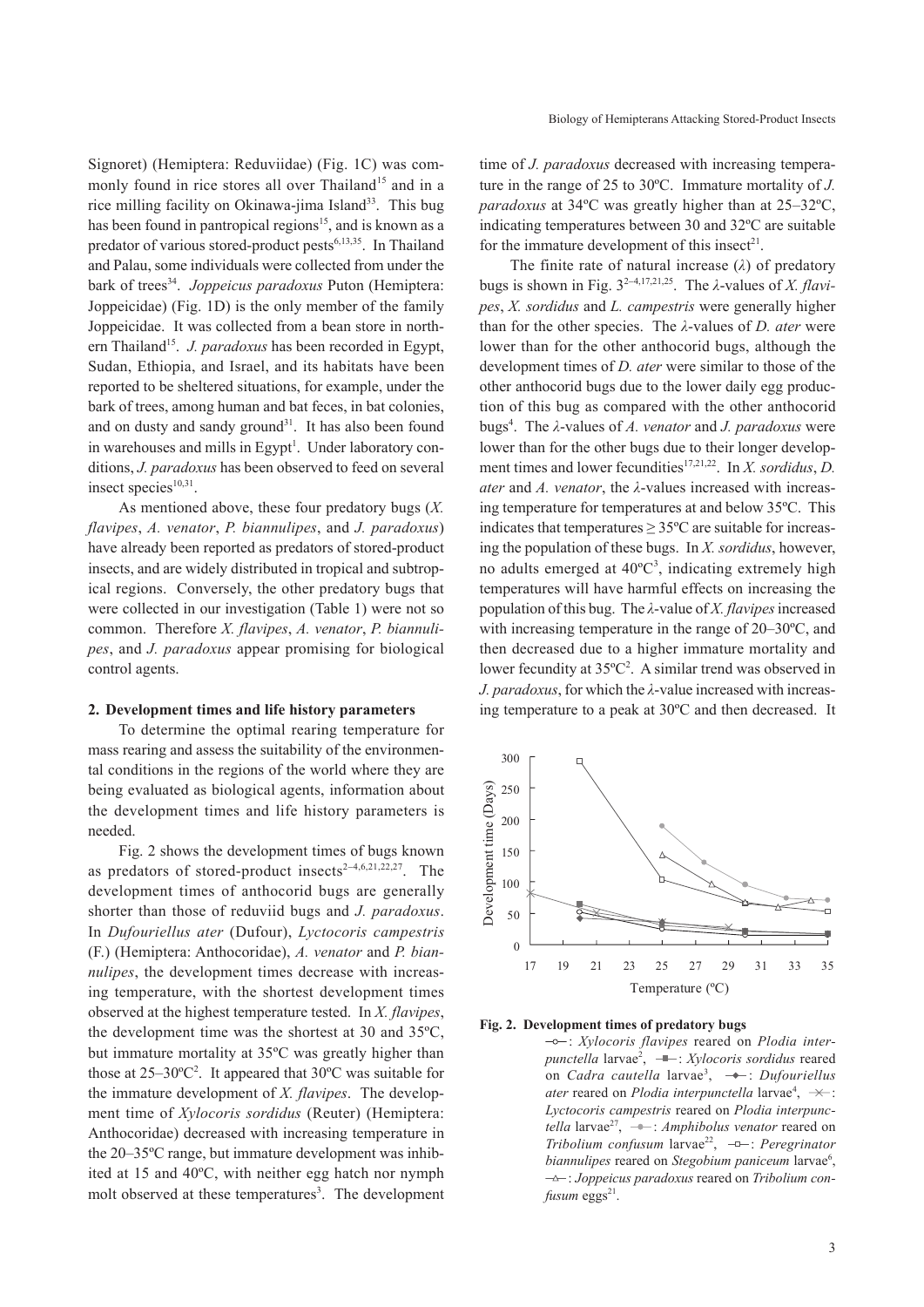

**Fig 3. Finite rates of natural increase (***λ***) of predatory bugs** : *Xylocoris flavipes* reared on *Plodia interpunctella* larvae2 , : *Xylocoris sordidus* reared on Cadra cautella larvae<sup>3</sup>, →: *Dufouriellus ater* reared on *Plodia interpunctella* larvae<sup>4</sup>,  $\times$  : *Lyctocoris campestris* reared on *Plodia interpunctella* larvae<sup>25</sup>,  $-\rightarrow$ : *Amphibolus venator* reared on *Tribolium confusum* larvae<sup>17</sup>,  $\rightarrow$  *: Joppeicus para*doxus reared on *Tribolium confusum* eggs<sup>21</sup>.

appears that approximately 30ºC is the optimal temperature for population increases of *X. flavipes* and *J. para*doxus. Awadallah et al.<sup>6</sup> reported the development and reproduction of *P. biannulipes* as a function of temperature. Considering its development time and fecundity, the *λ*-value of this bug would likely be lower than those of *X. flavipes*, *X. sordidus* and *L. campestris*, with its highest *λ*value at 30ºC.

Temperatures  $\geq 30^{\circ}$ C seem to be suitable for the development and population increase of all of the bugs in this study except *L. campestris*, for which there is a lack of information on reproduction as a function of temperature. Among the bugs studied here, *X. flavipes*, *X. sordidus* and *L. campestris* are suitable for mass rearing due to their high population increase capacities. However, it has been reported that *L. campestris* and *P. biannulipes* vary in their development times and fecundities according to the prey species $6,25$ . More research on the optimal diet should be carried out to establish an easy method for rearing these bugs.

### **Predatory Abilities and Suppression Effects**

#### **1. Predatory range and abilities**

There are some differences in the predatory ranges of bugs among bug species. Most of anthocorid bugs prey on the eggs and small larvae of stored-product moths and beetles. Brower et al.<sup>9</sup> listed 17 species of Coleoptera and

 $\overline{4}$ 

6 species of Lepidoptera as prey of *X. flavipes*. As *L. campestris* is considerably larger than *X. flavipes* and other anthocorids, this bug preys on larger size prey than other anthocorid bugs. Parajulee & Phillips<sup>25</sup> listed 20 species of Coleoptera, 6 species of Lepidoptera and 2 species of Hymenoptera as prey of this bug. *A. venator* is larger than anthocorid bugs and also preys on larger prey. For example, it preys on adults of *Tribolium* spp. (Coleoptera: Tenebrionidae)<sup>24</sup>, which *X. flavipes* and *L. campestris* do not easily prey on. A comparison of the functional response to *Tribolium* spp. clearly shows the difference in the predatory abilities among *X. flavipes*, *L. campestris* and *A. venator*. It has been reported that a *X. flavipes* adult killed only 1 to 3 late-instar larvae of *Tribolium castaneum* (Herbst) in 24  $h<sup>11</sup>$ . However, the maximum attack rate in 24 h of a *L. campestris* adult on the late-instar larvae of *T. castaneum* was estimated to be 5.0–11.726, and that of an *A. venator* adult on the lateinstar larvae of *Tribolium confusum* Jacquelin du Val was estimated to be  $6.5-14.9^{24}$ . Furthermore, the maximum attack rate of an *A. venator* adult on *T. confusum* adults was estimated to be 3.6–27.8, revealing that *A. venator* is a good predator with regards to *T. confusum* adults<sup>24</sup>. It has been reported that *J. paradoxus* has a wide predatory range and kills the late-instar larvae and adults of *T. confusum*10,18,31 . This bug may be a good predator of larger prey.

#### **2. Suppression effects**

The suppression effects on stored-product insects have been investigated for several bug species<sup>9</sup>. X. flavi*pes* is among the most studied bugs, with many studies regarding its suppression effects<sup>9</sup>. For example, Brower  $\&$  Mullen<sup>7</sup> reported that releases of large numbers of  $X$ . *flavipes* suppressed *Cadra cautella* (Walker) and *Plodia interpunctella* (Hübner) (Lepidoptera: Pyralidae) populations in experimental peanut storages. However, the populations of stored grain pests infesting grain residues in empty corn bins were affected differently by the release of X. flavipes<sup>8</sup>. In this test, the populations of small external feeding insects were greatly suppressed by the predator, but internal grain feeding insects such as *Sitophilus* spp. (Coleoptera: Curculionidae) and *Rhyzopertha dominica* (F.) (Coleoptera: Bostrichidae), and moths such as *C. cautella* and *P. interpunctella* were much less affected as compared with small external feeders such as *Oryzaephilus surinamensis* (L.) (Coleoptera: Silvanidae). This was attributed to the fact that internal feeding insects are protected in grain kernels, and *X. flavipes* has difficulty in attacking the large larvae and adults of pyralids. A combination of other biological control agents that can kill large or internal feeding pests is needed for this scenario.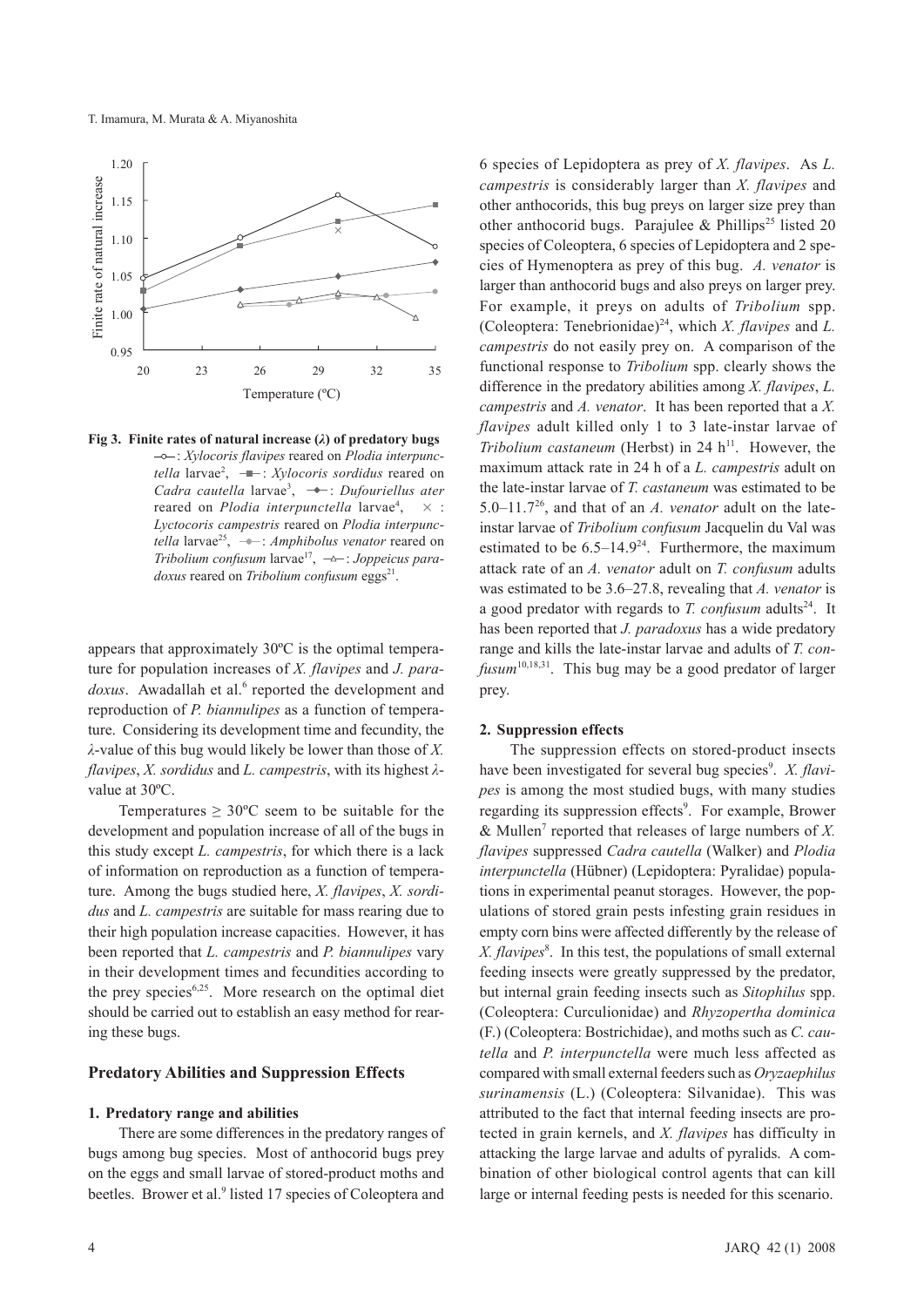There have been a few reports on the suppression effects of the bugs that attack larger pests. Awadallah et al.5 examined the suppression effects of *P. biannulipes* on populations of *Ephestia kuehniella* (Zeller), *Corcyra cephalonica* (Stainton) (Lepidoptera: Pyralidae) and *T. confusum*, and reported their reduction rates to be 62.6%, 59.8% and 95.5%, respectively. The suppression effects of *A. venator* were also reported<sup>28</sup>. In a predator-treated warehouse, the populations of *C. cautella* and *Alphitobius diaperinus* (Panzer) (Coleoptera: Tenebrionidae) decreased 95.4% and 88.9% compared to the initial populations, respectively, while in the non-treated warehouse, these increased 197.8% and 161.5%, respectively. Recently, Ishijima et al.<sup>18</sup> conducted laboratory experiments to test the suppression effects of *X. flavipes* and another predatory bug *J. paradoxus*, whose adults can attack larger prey. The reduction rates of *T. confusum* populations with the release of *X. flavipes* and *J. paradoxus* were 97% and 67%, respectively. In the *J. paradoxus*-treated groups, *T. confusum* adults were completely eliminated by *J. paradoxus* adults. However, when *X. flavipes* and *J. paradoxus* were released simultaneously, the reduction rate was only 35%. This was attributed to *J. paradoxus* preying on *X. flavipes* as well as *T. confusum*. It is then necessary to find combinations of predators in which intraguild predation does not occur.

Intraguild predation has also been reported between *X. flavipes* and *Bracon hebetor* Say (Hymenoptera: Braconidae), which is a parasitoid of pyralid moth larvae29. The reduction rates of *P. interpunctella* with the release of *B. hebetor* and *X. flavipes* were 74% and 22%, respectively. When *B. hebetor* and *X. flavipes* were released simultaneously, the reduction rate was 52.6%. The number of *B. hebetor* was also reduced when *X. flavipes* was present, indicating that *X. flavipes* had fed on *B. hebetor* as well.

Combinations of predators of external feeding insects and parasitoids of internal feeding insects have yet to be tested. Pteromalid parasitoids such as *Anisopteromalus calandrae* (Howard), *Lariophagus distinguendus* (Förster) and *Theocolax elegans* (Westwood) (Hymenoptera: Pteromalidae) are expected to suppress populations of *Sitophilus* spp. and *R. dominica*12,16,30,37. More research is needed to suppress the entire pest complex in storage environments.

## **Future Prospects**

*X. flavipes* is currently the most promising candidate as a biological control agent because of its high population increase capacity and wide distribution. However, this bug can not attack large pests, so more research is

needed on the usage of other predatory bugs that can attack larger pests, like *A. venator*. Combinations of predators of external feeding insects and natural enemies of internal feeding insects should also be examined.

The rearing methods of the predatory bugs *X. flavipes*, *A. venator*, *P. biannulipes*, and *J. paradoxus* have been summarized by Ishijima et  $al<sup>19</sup>$ , and variations in the development times and fecundities according to the prey species have been reported $6,25$ . It is important to find suitable prey for each predator to develop economically viable methods for mass rearing.

Biological control using predatory bugs is a component of integrated pest management strategies. To control whole pest complexes in various storage environments, this type of control will be used with other biological control agents such as parasitoids, pathogens and other types of predators. Further research on combinations with other control strategies such as sanitation, fumigation, irradiation, and packaging should also be carried out.

# **Acknowledgments**

Our research on predatory bugs was partly carried out as a part of the project titled 'Development of lowinput technology for reducing postharvest losses of staples in Southeast Asia' of the Japan International Research Center for Agricultural Sciences.

# **References**

- 1. Abdel-Rahman, H. A. et al. (1981) Survey and taxonomy of parasites and predators of stored grain and grain product insects. *Bull. Soc. Entomol. Egypt*, **61**, 53–74.
- 2. Arbogast, R. T. (1975) Population growth of *Xylocoris flavipes*: influence of temperature and humidity. *Environ. Entomol.*, **4**, 825–831.
- 3. Arbogast, R. T., Flaherty, B. R. & Press, J. W. (1983) Demography of the predaceous bug *Xylocoris sordidus* (Reuter). *Am. Midl. Nat.*, **109**, 398–405.
- 4. Arbogast, R. T. (1984) Demography of the predaceous bug *Dufouriellus ater* (Hemiptera: Anthocoridae). *Environ. Entomol.*, **13**, 990–994.
- 5. Awadallah, K. T., Tawfik, M. F. S. & Abdellah, M. M. H. (1984) Suppression effect of the reduviid predator, *Allaeocranum biannulipes* (Montr. et Sign.) on populations of some stored-product insect pests. *Z. Angew. Entomol*., **97**, 249–253.
- 6. Awadallah, K. T., Afifi, A. I. & El-Sebaey, I. I. (1990) The biology of reduviid, *Allaeocranum biannulipes* (Mont. et Sign.), a predator of stored-product insect pests. *Bull. Soc. Entomol. Egypt*, **69**, 169–181.
- 7. Brower, J. H. & Mullen, M. A. (1990) Effect of *Xylocoris flavipes* (Hemiptera: Anthocoridae) releases on moth populations in experimental peanut storages. *J. Entomol. Sci.*, **25**, 268–276.
- 8. Brower, J. H. & Press, J. W. (1992) Suppression of resid-